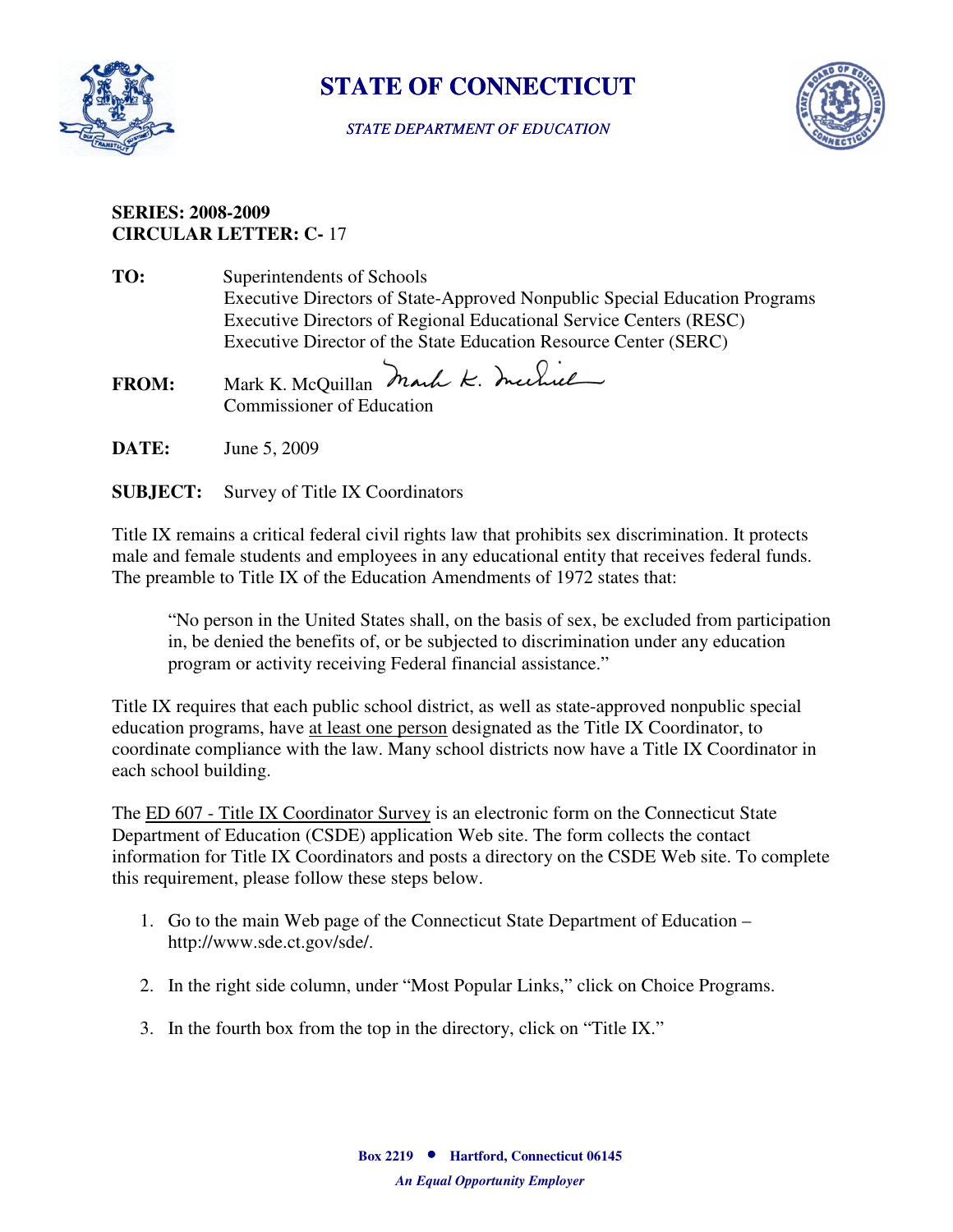Survey of Title IX Coordinators June 5, 2009 Page 2

- 4. In the top box, click on "Directory of CT Title IX/Equity Coordinators."
- 5. Once in the directory, scroll down to "Alphabetical Order by District" for the listing of your school district, school or program.

If the listing of the name(s) of Title IX Coordinators needs to be updated or corrected, please go to the CSDE applications Web site at https://www.csde.state.ct.us/. Use your school district or program assigned user name and password (available from your business manager) to enter updated information. The ED607 - Title IX Coordinator Survey can be found near the bottom of the page under the Bureau of Choice Programs. You can make changes at any time needed during the year.

Finally, send an e-mail to Felicia Canty at felicia.canty@ct.gov by September 1, 2009, to confirm that you have updated the ED 607.

 Attached is a summary of the Title IX legislation, along with the basic requirements. If you have any questions, please contact Dr. William A. Howe, State Title IX Coordinator, at 860-807-2031 or e-mail at william.howe@ct.gov.

MKM:wah

Attachment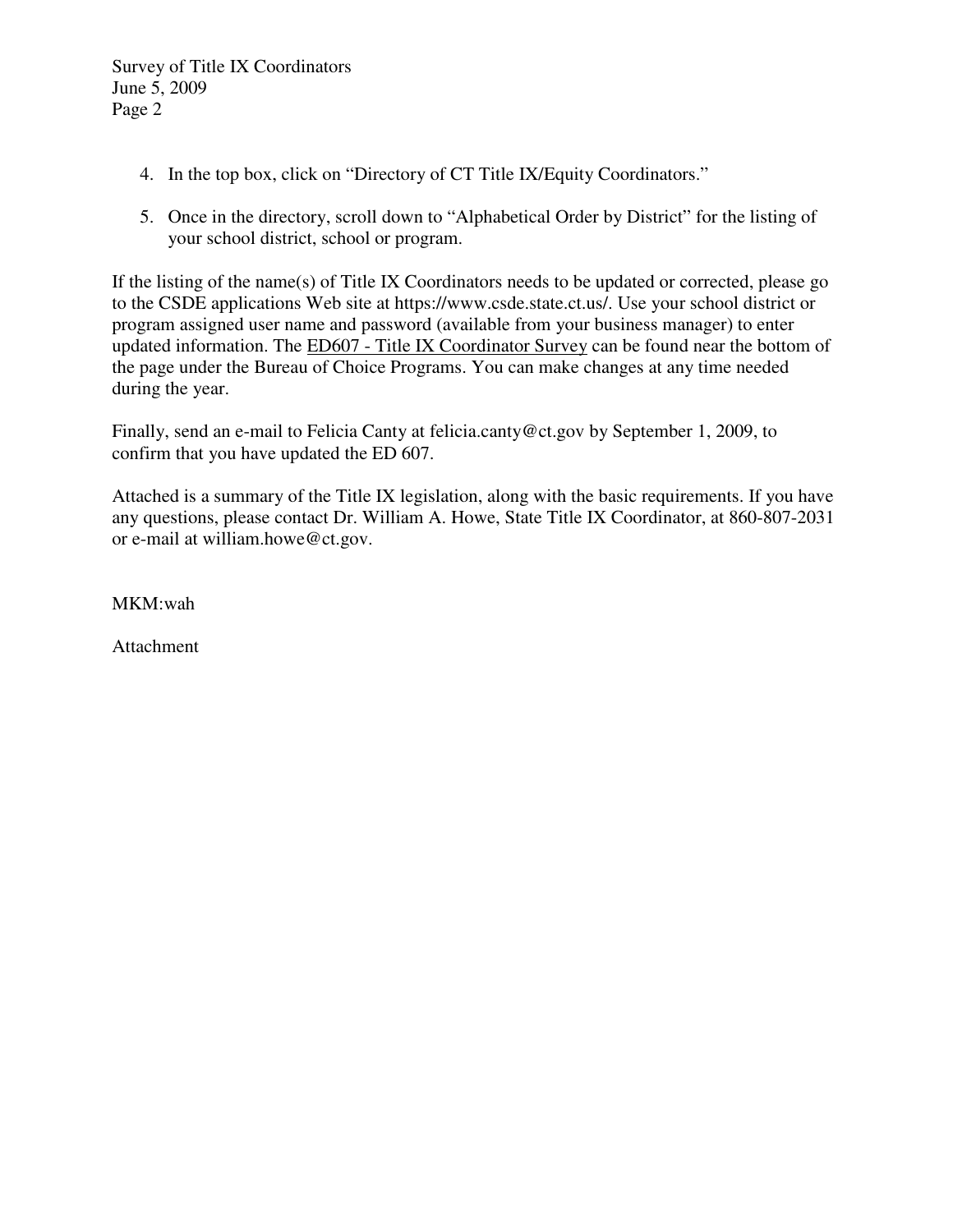#### **What is Title IX?**

 Title IX is a federal law that was passed in 1972 to ensure that male and female students and based on gender. The preamble to Title IX of the Education Amendments of 1972 states that: employees in educational settings are treated equally and fairly. It protects against discrimination

"No person in the United States shall, on the basis of sex, be excluded from participation in, be denied the benefits of, or be subjected to discrimination under any education program or activity receiving Federal financial assistance."

 Title IX requires that each school district have at least one person designated as the Title IX Coordinator.

### **From the regulations governing Title IX of the Education Amendments of 1972 (20 U.S.C. 1681, 1682):**

### **106.8 Designation of responsible employee and adoption of grievance procedures.**

 any investigation of any complaint communicated to such recipient alleging its noncompliance with this part or alleging any actions which would be prohibited by this part. The recipient shall (a) *Designation of responsible employee.* Each recipient shall designate at least one employee to coordinate its efforts to comply with and carry out its responsibilities under this part, including notify all its students and employees of the name, office address and telephone number of the employee or employees appointed pursuant to this paragraph.

 (b) *Complaint procedure of recipient.* A recipient shall adopt and publish grievance procedures providing for prompt and equitable resolution of student and employee complaints alleging any action which would be prohibited by this part.

(Authority: 34 C.F.R. Sec 106.8)

## **106.9 Dissemination of policy.**

 secondary school students, employees, sources of referral of applicants for admission and educational program or activity which it operates, and that it is required by Title IX and this part protections against discrimination assured them by Title IX and this part, but shall state at least that the requirement not to discriminate in the education program or activity extends to and that inquiries concerning the application of Title IX and this part to such recipient may be referred to the employee designated pursuant to Sec. 106.8, or to the Assistant Secretary. (a) *Notification of policy.* (1) Each recipient shall implement specific and continuing steps to notify applicants for admission and employment, students and parents of elementary and employment, and all unions or professional organizations holding collective bargaining or professional agreements with the recipient, that it does not discriminate on the basis of sex in the not to discriminate in such a manner. Such notification shall contain such information and be made in such manner as the Assistant Secretary finds necessary to apprise such persons of the employment therein, and to admission thereto unless Subpart C does not apply to the recipient,